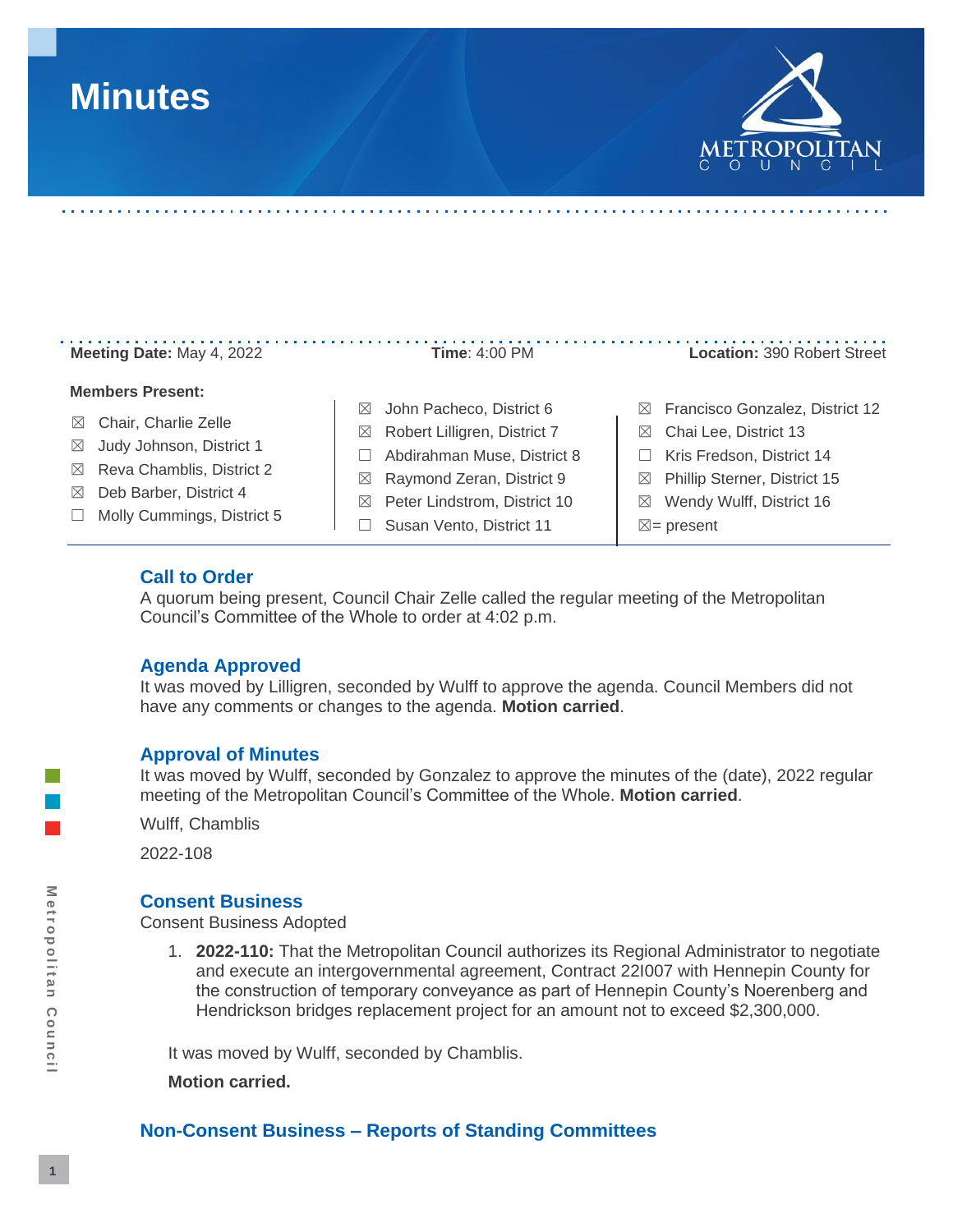#### *Environment*

1. **2022-108:** That the Metropolitan Council authorize its Regional Administrator to award and execute the Water Efficiency Grant Program grants recommended in Attachment A in the total amount of \$997,920.

It was moved by Lindstrom, seconded by Wulff.

#### **Motion carried.**

## **Information**

1. Blue Line Extension Route Modification

Council Members heard a Blue Line Extension Project Overview and Route Recommendation presented by Sophia Ginis, Director of Community Affairs, Metro Transit, Nick Landwer, Senior Project Manager, Transit Systems Development, Metro Transit, and Dan Soler, Senior Program Administrator, Hennepin County. Hennepin County Commissioners Irene Fernando and Jeffrey Lunde were also in attendance to share comments about the project. Ginis began with an overview of the Blue Line Extension project. Blue Line Extension will provide single seat service to downtown Minneapolis, Minneapolis-St. Paul International Airport, and the Mall of America. Route options explored included a route through Brooklyn Park, a route through Brooklyn Park, Crystal, and Robbinsdale, and two route options through Minneapolis. Ongoing public engagement has included input on project goals, concerns, opportunities, and route options. Public input was also considered on the connections with the community and station location, updated design concepts, and the Draft Route Modification Report findings. A community engagement cohort is in place to ensure voices from all backgrounds are involved in decisions. From August 2020 to February 2022 there have been over 300 community engagement events resulting in nearly 11,000 points of contact with the public. These points of contact have included community event attendance, doorknocking, stakeholder meetings, project-hosted events, driveway talks, and more. Project staff also established an Anti-Displacement Work Group. Community feedback influenced the group's formation, with a clear priority for local experience, implementable strategies, and a sense of urgency. The work group is facilitated by the University of Minnesota Center for Urban and Regional Affairs (CURA). Project staff also shared a Blue Line Extension route recommendation. The route recommendation is to extend the existing Blue Line from Target Field Station along West Broadway Avenue in Minneapolis to County Road 81 in Crystal and Robbinsdale, and along West Broadway Avenue in Brooklyn Park. With this new recommendation, much of the previous route is maintained but provides a new opportunity to serve the cultural and economic heart of North Minneapolis. The route options were assessed against six defined goals: 1.) Improve transit access and connections to jobs and regional destinations, 2.) Improve frequency and reliability of transit service to communities in the corridor, 3.) Provide transit improvements that maximize transit benefits while being cost competitive and economically viable, 4.) Support communities' development goals, 5.) Promote healthy communities and sound environmental practices including efforts to address climate change, and 6.) Advance local and regional equity and work towards reducing regional racial disparities. The public comment period on the Draft Route Modification Report closed on May 18, 2022. In June, the Corridor Management Committee will take action on the staff recommendation and the recommendation will then come to the Metropolitan Council and Hennepin County for approval.

Council Member Chamblis thanked the presenters and staff for their work and shared that she has been a part of this process since 2010 in Brooklyn Park. She also had comments regarding historical disparities and anti-displacement work in the community. Council Member Lilligren thanked the staff and commissioners for their work on the project and acknowledged the difficulties of projects of this size. He also addressed the issues of community confidence and trust, as well as anti-displacement work.

Hennepin County Commissioners Irene Fernando and Jeffrey Lunde shared comments about the project. Commissioner Fernando thanked staff and Council Members and addressed the route